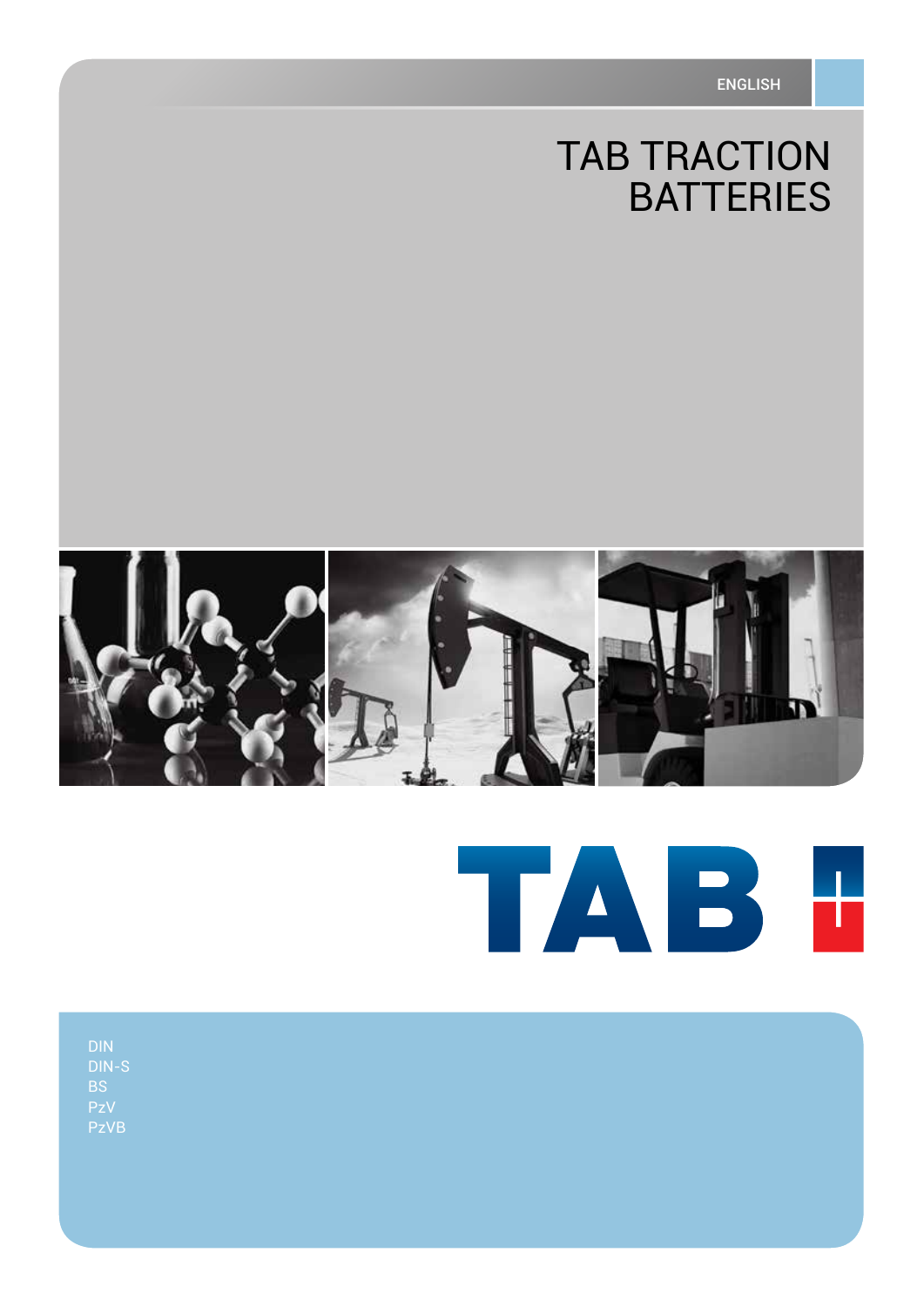TAB was established in 1965 as a subsidiary of Lead Mine Mežica Holding in a region where different lead activities are more than 350 years old. Nowadays, TAB is producing a wide range of industrial and starter batteries.

WE HAVE EXPERIENCE AND WE HAVE KNOWLEDGE therefore our high quality batteries are known worldwide. WE ARE PROUD OF OUR DURABLE ENERGY — NOW ALREADY MORE THAN 50 YEARS.

 $\circ$ 

TAB Tovarna Akumulatorskih Baterij d. d., Polena 6, SI-2392 Mežica, Slovenia | info@tab.si | +386 (0)2 8702 300 | www.tab.si





### In case of problems with ordering we will be glad to advise and assist you in the selection of the suitable type of battery.

In order that the batteries would meet all your demands, we kindly ask you to enclose the following data with your order:

h2

3

- + battery **voltage**
- + **capacity** of the battery at a five-hour discharge rate
- + **dimensions** of the battery tray
- + **designation and type** of the electric machine
- + any **special demands** + a battery **drawing** (when possible)
- 





- 1 Polypropilene container
- 2 Polypropilene cover
- 3 Negative grid Plate
- 4 Microporous separator
- 5 Positive armoured tube Plate
- 6 Settling rib
- 7 Terminal post
- 8 Rubber sealing
- 9 Cell plug Ø 35,5 10 Plug sealing Ø 35,5
- 11 Electrolite

All measures and weights are within standard production tolerances. Electrical values are approximate.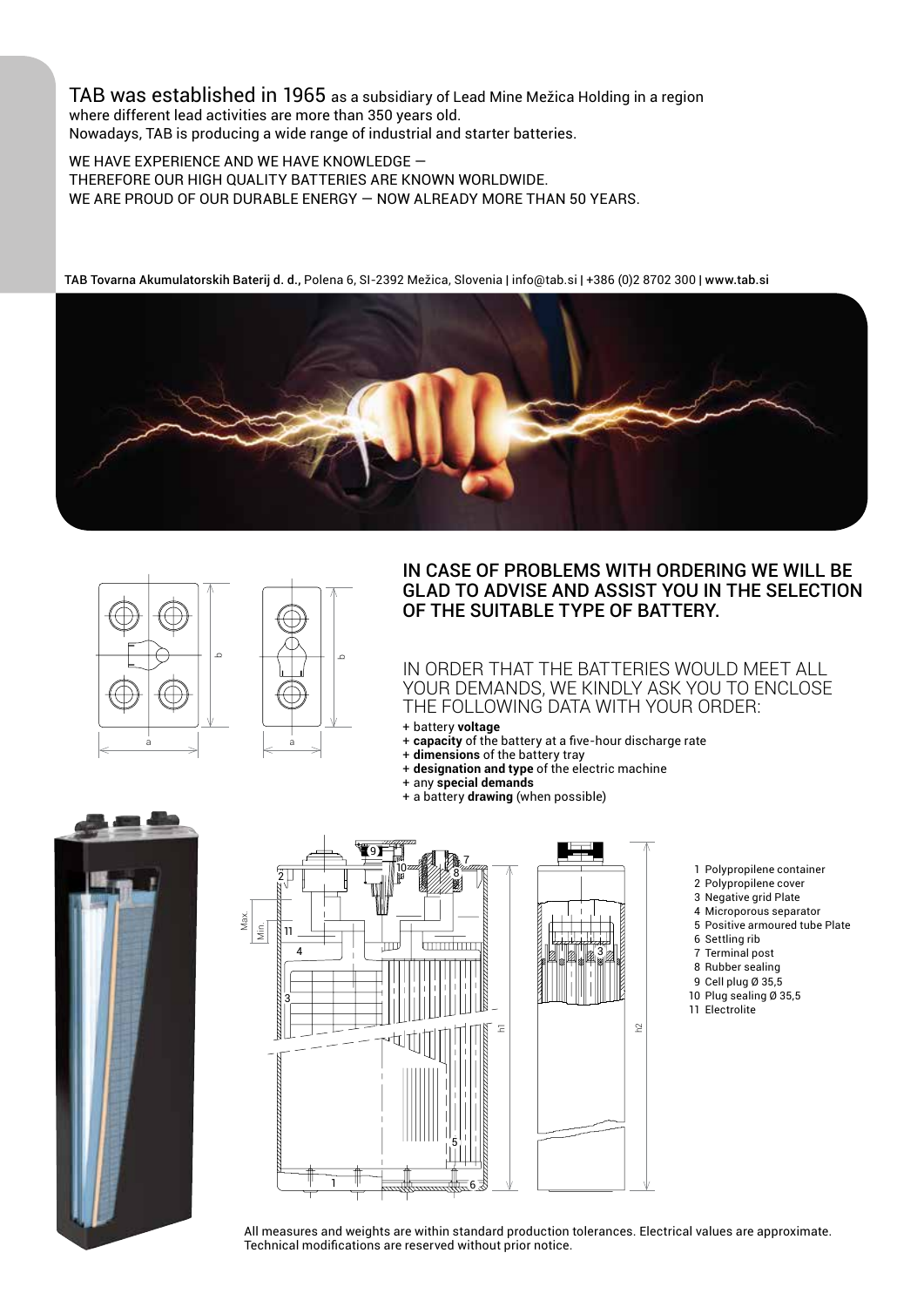# **DIN STANDARD CHARACTERISTIC DATA**

Electrolyte density by 30 °C : 1,29 ± 0,01 kg/l. Weight tolerance is  $\pm$  5 %. Cells from 7 to 10 EPzS types are available with 2 poles. For 4 poles, please specify with your order. All 12 EPzS and 10 Pg/555 and 10 Pg/590 cells are available with 4 poles only.

### **50Ah**/plate

h1 = 282, h2 = 305 mm | length = b = 198 mm

| <b>CELL</b><br><b>TYPE</b> | <b>TAB</b><br><b>DESIGNATION</b> | <b>CAPACITY WIDTH</b><br>5 <sub>h</sub> | mm  | <b>WEIGHT</b><br>with acid | <b>WEIGHT</b><br>dry (kg) |
|----------------------------|----------------------------------|-----------------------------------------|-----|----------------------------|---------------------------|
| 2 PzS 100 L                | 2 Pg 190 L                       | 100                                     | 45  | 6.8                        | 5.7                       |
| 3 PzS 150L                 | 3 Pg 190 L                       | 150                                     | 63  | 9.6                        | 7.7                       |
| 4 PzS 200 L                | 4 Pg 190 L                       | 200                                     | 81  | 12.4                       | 9.9                       |
| 5 PzS 250 L                | 5 Pg 190 L                       | 250                                     | 99  | 15,3                       | 12,2                      |
| 6 PzS 300 L                | 6 Pg 190 L                       | 300                                     | 118 | 18,2                       | 14,5                      |
| 7 PzS 350L                 | 7 Pg 190 L                       | 350                                     | 136 | 21,1                       | 16,7                      |
| 8 PzS 400 L                | 8 Pg 190 L                       | 400                                     | 155 | 24.0                       | 19.0                      |
| 9 PzS 450 L                | 9 Pg 190 L                       | 450                                     | 173 | 26.9                       | 21,3                      |
| 10 PzS 500 L               | 10 Pg 190 L                      | 500                                     | 191 | 29,8                       | 23,6                      |
| 12 PzS 600 L               | 12 Pa 190 L                      | 600                                     | 227 | 35.9                       | 28.4                      |

**80Ah/plate**<br>h1 = 402, h2 = 425 mm | length = b = 198 mm

| <b>CELL</b><br><b>TYPE</b> | <b>TAB</b><br><b>DESIGNATION</b> | <b>CAPACITY WIDTH</b><br>5 <sub>h</sub> | mm  | <b>WEIGHT</b><br>with acid | <b>WEIGHT</b><br>dry (kg) |
|----------------------------|----------------------------------|-----------------------------------------|-----|----------------------------|---------------------------|
| 2 PzS 160 L                | 2 Pg 310 L                       | 160                                     | 45  | 10,2                       | 8,1                       |
| 3 PzS 240 L                | 3 Pq 310L                        | 240                                     | 63  | 14,5                       | 11,2                      |
| 4 PzS 320 L                | 4 Pg 310 L                       | 320                                     | 81  | 18,7                       | 14,6                      |
| 5 PzS 400 L                | 5 Pq 310 L                       | 400                                     | 99  | 22,9                       | 17.9                      |
| 6 PzS 480 L                | 6 Pq 310 L                       | 480                                     | 118 | 27,1                       | 21,3                      |
| 7 PzS 560L                 | 7 Pg 310 L                       | 560                                     | 136 | 31,3                       | 24,7                      |
| 8 PzS 640 L                | 8 Pq 310 L                       | 640                                     | 155 | 35,5                       | 28,0                      |
| 9 PzS 720 L                | 9 Pq 310 L                       | 720                                     | 173 | 39,7                       | 31,4                      |
| 10 PzS 800 L               | 10 Pg 310 L                      | 800                                     | 191 | 43.9                       | 34,7                      |
| 12 PzS 960 L               | 12 Pa 310 L                      | 960                                     | 227 | 52.6                       | 41,8                      |

# **105Ah**/plate<br>h1 = 515, h2 = 538 mm | length = b = 198 mm

CELL TAB CAPACITY\_WIDTH WEIGHT WEIGHT<br>TYPE DESIGNATION 5h mm withacid dry (kg) DESIGNATION 5h mm with acid 2 PzS 210 L 2 Pg 425 L 210 47 13,3 10,3<br>3 PzS 315 L 3 Pg 425 L 315 65 18,3 14,4 3 PzS 315 L 3 Pg 425 L 315 65 18,3 14,4<br>4 PzS 420 L 4 Pg 425 L 420 83 23.7 18.6 4 Pg 425 L 420 83 23,7 5 PzS 525 L 5 Pg 425 L 525 101 29,1 22,9 6 PzS 630 L 6 Pg 425 L 630 119 34,5 27,1 7 PzS 735 L 7 Pg 425 L 735 137 39,9 31,4<br>8 PzS 840 L 8 Pg 425 L 840 155 45,3 35,6 8 PzS 840 L 8 Pg 425 L 840 155 45,3<br>9 PzS 945 L 9 Pg 425 L 945 173 50.7 9 Pg 425 L 945 173 50,7 39,9 10 PzS 1050 L 10 Pg 425 L 1050 191 56,4 44,5<br>12 PzS 1260 L 12 Pg 425 L 1260 227 67,2 53,0

12 PzS 1260 L 12 Pg 425 L 1260 227 67,2 53,0

**125Ah/plate**<br>h1 = 570, h2 = 593 mm | length = b = 198 mm

| <b>CELL</b><br><b>TYPE</b> | <b>TAB</b><br><b>DESIGNATION</b> | <b>CAPACITY WIDTH</b><br>5 <sub>h</sub> | mm  | <b>WEIGHT</b><br>with acid | <b>WEIGHT</b><br>dry (kg) |
|----------------------------|----------------------------------|-----------------------------------------|-----|----------------------------|---------------------------|
| 2 PzS 250 L                | 2 Pg 480 L                       | 250                                     | 47  | 14.7                       | 11.6                      |
| 3 PzS 375 L                | 3 Pq 480 L                       | 375                                     | 65  | 20.7                       | 16,2                      |
| 4 PzS 500 L                | 4 Pg 480 L                       | 500                                     | 83  | 26.9                       | 21,1                      |
| 5 PzS 625 L                | 5 Pq 480 L                       | 625                                     | 101 | 33.1                       | 26,0                      |
| 6 PzS 750 L                | 6 Pg 480 L                       | 750                                     | 119 | 39.3                       | 30.9                      |
| 7 PzS 875 L                | 7 Pg 480 L                       | 875                                     | 137 | 45.5                       | 35.8                      |
| 8 PzS 1000 L               | 8 Pg 480 L                       | 1000                                    | 155 | 51,7                       | 40.7                      |
| 9 PzS 1125 L               | 9 Pg 480 L                       | 1125                                    | 173 | 58.2                       | 45.9                      |
| 10 PzS 1250 L              | 10 Pg 480 L                      | 1250                                    | 191 | 64.4                       | 50.8                      |
| 12 PzS 1500 L              | 12 Pa 480 L                      | 1500                                    | 227 | 76.8                       | 60.6                      |

# **155Ah/plate**<br>h1 = 720, h2 = 743 mm | length = b = 198 mm

| <b>CELL</b><br><b>TYPE</b> | <b>TAB</b><br><b>DESIGNATION</b> | <b>CAPACITY WIDTH</b><br>5 <sub>h</sub> | mm  | <b>WEIGHT</b><br>with acid | <b>WEIGHT</b><br>dry (kg) |
|----------------------------|----------------------------------|-----------------------------------------|-----|----------------------------|---------------------------|
| 2 PzS 310 L                | 2 Pg 590 L                       | 310                                     | 47  | 21,5                       | 14.9                      |
| 3 PzS 465 L                | 3 Pq 590L                        | 465                                     | 65  | 26,1                       | 20,6                      |
| 4 PzS 620 L                | 4 Pg 590 L                       | 620                                     | 83  | 33,5                       | 26,7                      |
| 5 PzS 775 L                | 5 Pq 590 L                       | 775                                     | 101 | 41,1                       | 32,9                      |
| 6 PzS 930 L                | 6 Pg 590 L                       | 930                                     | 119 | 48.9                       | 39.0                      |
| 7 PzS 1085 L               | 7 Pg 590 L                       | 1085                                    | 137 | 56,7                       | 45.1                      |
| 8 PzS 1240 L               | 8 Pg 590 L                       | 1240                                    | 155 | 64.5                       | 51,3                      |
| 9 PzS 1395 L               | 9 Pg 590 L                       | 1395                                    | 173 | 72.8                       | 57.8                      |
| 10 PzS 1550 L              | 10 Pg 590 L                      | 1550                                    | 191 | 80.6                       | 64.0                      |
| 12 PzS 1860 L              | 12 Pg 590 L                      | 1860                                    | 227 | 96.2                       | 76.2                      |

**60Ah/plate**<br>h1 = 340, h2 = 363 mm | length = b = 198 mm

| <b>CELL</b><br><b>TYPE</b> | <b>TAB</b><br><b>DESIGNATION</b> | 5h  | <b>CAPACITY WIDTH</b><br>mm | <b>WEIGHT</b><br>with acid | <b>WEIGHT</b><br>dry (kg) |
|----------------------------|----------------------------------|-----|-----------------------------|----------------------------|---------------------------|
| 2 PzS 120 L                | 2 Pg 250 L                       | 120 | 45                          | 8.5                        | 6,5                       |
| 3 PzS 180 L                | 3 Pq 250 L                       | 180 | 63                          | 11.9                       | 9.2                       |
| 4 PzS 240 L                | 4 Pg 250 L                       | 240 | 81                          | 15.4                       | 11,9                      |
| 5 PzS 300 L                | 5 Pq 250 L                       | 300 | 99                          | 18.9                       | 14,6                      |
| 6 PzS 360 L                | 6 Pg 250 L                       | 360 | 118                         | 22.4                       | 17,2                      |
| 7 PzS 420 L                | 7 Pg 250 L                       | 420 | 136                         | 25.9                       | 19.9                      |
| 8 PzS 480 L                | 8 Pq 250 L                       | 480 | 155                         | 29.4                       | 22.6                      |
| 9 PzS 540 L                | 9 Pg 250 L                       | 540 | 173                         | 32.9                       | 25,2                      |
| 10 PzS 600 L               | 10 Pg 250 L                      | 600 | 191                         | 36.4                       | 27.9                      |
| 12 PzS 720 L               | 12 Pg 250 L                      | 720 | 227                         | 43.7                       | 33.6                      |

**90Ah/plate**<br>h1 = 472, h2 = 495 mm | length = b = 198 mm

| CELL.<br><b>TYPE</b> | <b>TAB</b><br><b>DESIGNATION</b> | 5h   | <b>CAPACITY WIDTH</b><br>mm | <b>WEIGHT</b><br>with acid | <b>WEIGHT</b><br>dry (kg) |
|----------------------|----------------------------------|------|-----------------------------|----------------------------|---------------------------|
| 2 PzS 180 L          | 2 Pq 360 L                       | 180  | 47                          | 11.6                       | 9,1                       |
| 3 PzS 270 L          | 3 Pq 360 L                       | 270  | 65                          | 16,6                       | 12,8                      |
| 4 PzS 360 L          | 4 Pg 360 L                       | 360  | 83                          | 21.4                       | 16,6                      |
| 5 PzS 450 L          | 5 Pq 360 L                       | 450  | 101                         | 26,2                       | 20,5                      |
| 6 PzS 540 L          | 6 Pg 360 L                       | 540  | 119                         | 31.0                       | 24.4                      |
| 7 PzS 630 L          | 7 Pg 360 L                       | 630  | 137                         | 35.8                       | 28,2                      |
| 8 PzS 720 L          | 8 Pq 360L                        | 720  | 155                         | 40.6                       | 32.1                      |
| 9 PzS 810L           | 9 Pq 360 L                       | 810  | 173                         | 45.4                       | 35.9                      |
| 10 PzS 900 L         | 10 Pg 360 L                      | 900  | 191                         | 50.2                       | 39.8                      |
| 12 PzS 1080 L        | 12 Pa 360 L                      | 1080 | 227                         | 60.1                       | 47.8                      |

# **115Ah/plate**<br>h1 = 545, h2 = 568 mm | length = b = 198 mm

| <b>CELL</b><br><b>TYPE</b> | <b>TAB</b><br><b>DESIGNATION</b> | <b>CAPACITY WIDTH</b><br>5 <sub>h</sub> | mm  | <b>WEIGHT</b><br>with acid | <b>WEIGHT</b><br>dry (kg) |
|----------------------------|----------------------------------|-----------------------------------------|-----|----------------------------|---------------------------|
| 2 PzS 230 L                | 2 Pg 445 L                       | 230                                     | 47  | 14,0                       | 10,8                      |
| 3 PzS 345 L                | 3 Pg 445 L                       | 345                                     | 65  | 19.8                       | 15.3                      |
| 4 PzS 460 L                | 4 Pg 445 L                       | 460                                     | 83  | 25,6                       | 19.9                      |
| 5 PzS 575 L                | 5 Pg 445 L                       | 575                                     | 101 | 31,4                       | 24,8                      |
| 6 PzS 690 L                | 6 Pg 445 L                       | 690                                     | 119 | 37,2                       | 29,6                      |
| 7 PzS 805 L                | 7 Pg 445 L                       | 805                                     | 137 | 43.0                       | 34.5                      |
| 8 PzS 920L                 | 8 Pg 445 L                       | 920                                     | 155 | 48,8                       | 39,3                      |
| 9 PzS 1035 L               | 9 Pg 445 L                       | 1035                                    | 173 | 54.9                       | 44.5                      |
| 10 PzS 1150 L              | 10 Pg 445 L                      | 1150                                    | 191 | 60.7                       | 49.3                      |
| 12 PzS 1380 L              | 12 Pa 445 L                      | 1380                                    | 227 | 72,3                       | 59.0                      |

**140Ah/plate**<br>h1 = 686, h2 = 709 mm | length = b = 198 mm

| <b>CELL</b><br><b>TYPE</b> | <b>TAB</b><br><b>DESIGNATION</b> | 5 <sub>h</sub> | <b>CAPACITY WIDTH</b><br>mm | <b>WEIGHT</b><br>with acid | <b>WEIGHT</b><br>dry (kg) |
|----------------------------|----------------------------------|----------------|-----------------------------|----------------------------|---------------------------|
| 2 PzS 280 L                | 2 Pg 555 L                       | 280            | 47                          | 20.6                       | 14.4                      |
| 3 PzS 420 L                | 3 Pq 555 L                       | 420            | 65                          | 25,3                       | 19.4                      |
| 4 PzS 560 L                | 4 Pg 555 L                       | 560            | 83                          | 32,2                       | 25.1                      |
| 5 PzS 700 L                | 5 Pq 555 L                       | 700            | 101                         | 39.5                       | 30.9                      |
| 6 PzS 840 L                | 6 Pg 555 L                       | 840            | 119                         | 46.7                       | 36,6                      |
| 7 PzS 980 L                | 7 Pg 555 L                       | 980            | 137                         | 54.0                       | 42.3                      |
| 8 PzS 1120 L               | 8 Pg 555 L                       | 1120           | 155                         | 61.2                       | 48.0                      |
| 9 PzS 1260 L               | 9 Pg 555 L                       | 1260           | 173                         | 68.8                       | 54.1                      |
| 10 PzS 1400 L              | 10 Pg 555 L                      | 1400           | 191                         | 76.0                       | 59.8                      |
| 12 PzS 1680 L              | 12 Pg 555 L                      | 1680           | 227                         | 90.5                       | 71.3                      |

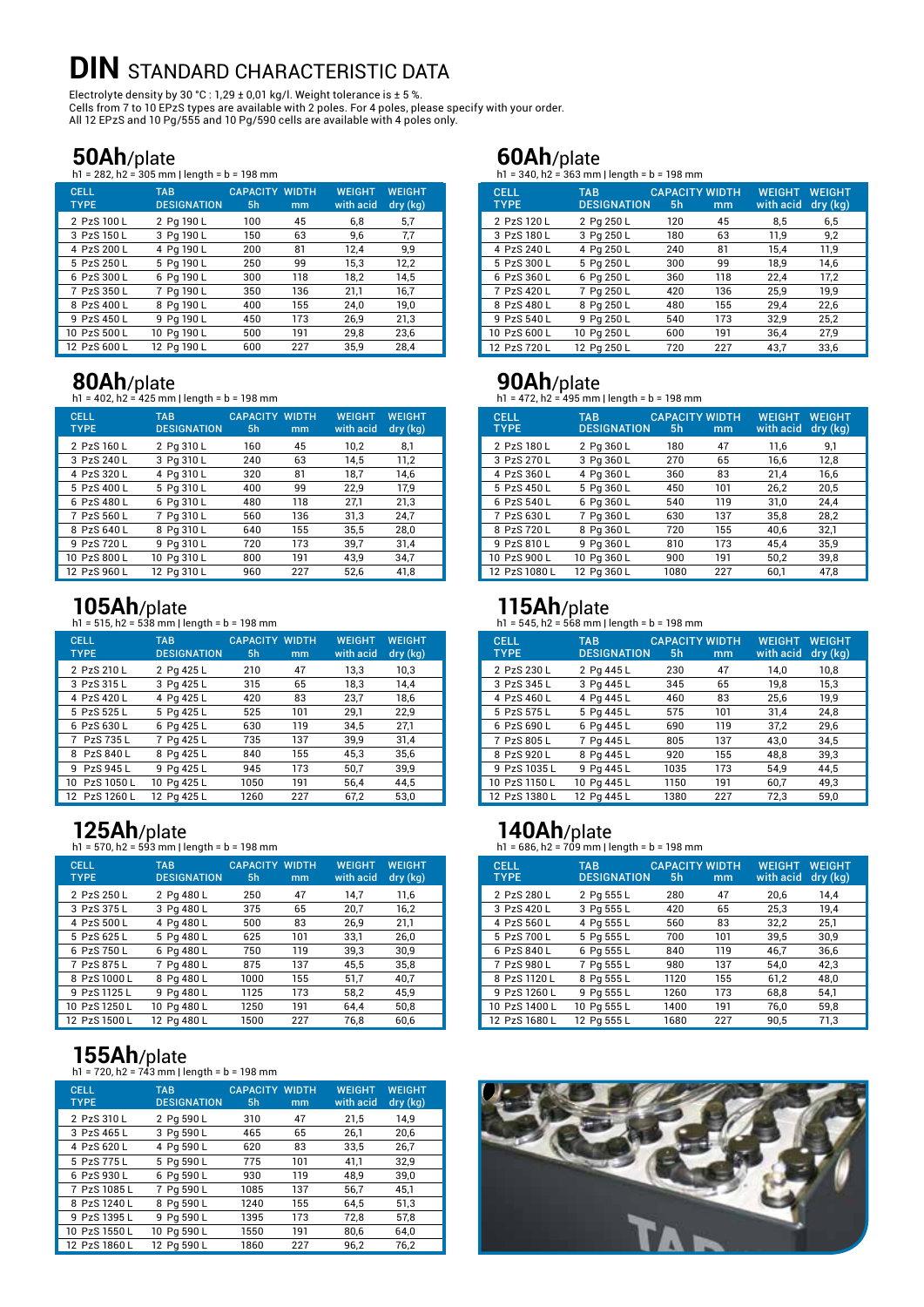# **DIN S STANDARD CHARACTERISTIC DATA**

Electrolyte density by  $30 °C$  : 1,29  $\pm$  0,01 kg/l.

Weight tolerance is ± 5 %. Welded cells from 8-12 PzS with 4 poles. Screwed cells with 4 poles are signed with \*.

**110Ah**/plate<br>h1 = 545, h2 = 568 mm | length = b = 198 mm

| <b>CELL</b><br><b>TYPE</b> | <b>TAB</b><br><b>DESIGNATION</b> | 5 <sub>h</sub> | <b>CAPACITY WIDTH</b><br>mm | <b>WEIGHT</b><br>with acid | <b>WEIGHT</b><br>dry (kg) |
|----------------------------|----------------------------------|----------------|-----------------------------|----------------------------|---------------------------|
| 2 PzS 220 S                | 2 Pg 425 S                       | 220            | 47                          | 13.9                       | 10.4                      |
| 3 PzS 330 S                | 3 Pg 425 S                       | 330            | 65                          | 19.1                       | 14.5                      |
| 4 PzS 440 S                | 4 Pg 425 S                       | 440            | 83                          | 24.4                       | 18,7                      |
| 5 PzS 550 S                | 5 Pg 425 S                       | 550            | 101                         | 29,8                       | 23,1                      |
| 6 PzS 660 S                | 6 Pg 425 S                       | 660            | 119                         | 35.2                       | 27.3                      |
| 7 PzS 770 S                | 7 Pg 425 S                       | 770            | 137                         | 40.6                       | 31.6                      |
| 8 PzS 880 S                | 8 Pg 425 S                       | 880            | 155                         | 46.0                       | 35,8                      |
| 9 PzS 990 S                | 9 Pg 425 S                       | 990            | 173                         | 51.4                       | 40.1                      |
| 10 PzS 1100 S *            | 10 Pg 425 S                      | 1100           | 191                         | 57.1                       | 44.6                      |
| 12 PzS 1320 S *            | 12 Pg 425 S                      | 1320           | 227                         | 67.9                       | 53.2                      |

**135Ah/plate**<br>h1 = 686, h2 = 709 mm | length = b = 198 mm

| <b>CELL</b><br><b>TYPE</b> | <b>TAB</b><br><b>DESIGNATION</b> | <b>CAPACITY WIDTH</b><br>5 <sub>h</sub> | mm  | <b>WEIGHT</b><br>with | <b>WEIGHT</b> |
|----------------------------|----------------------------------|-----------------------------------------|-----|-----------------------|---------------|
| 2 PzS 270 S                | 2 Pg 530 S                       | 270                                     | 47  | 20,1                  | 14.4          |
| 3 PzS 405 S                | 3 Pq 530 S                       | 405                                     | 65  | 25,0                  | 18,6          |
| 4 PzS 540 S                | 4 Pg 530 S                       | 540                                     | 83  | 31,9                  | 24,1          |
| 5 PzS 675 S                | 5 Pq 530 S                       | 675                                     | 101 | 38,8                  | 29,5          |
| 6 PzS 810 S                | 6 Pq 530 S                       | 810                                     | 119 | 45,7                  | 34,9          |
| 7 PzS 945 S                | 7 Pg 530 S                       | 945                                     | 137 | 52,6                  | 40.4          |
| 8 PzS 1080 S               | 8 Pq 530 S                       | 1080                                    | 155 | 59,5                  | 45,8          |
| 9 PzS 1215 S *             | 9 Pg 530 S                       | 1215                                    | 173 | 66,7                  | 51,6          |
| 10 PzS 1350 S*             | 10 Pg 530 S                      | 1350                                    | 191 | 73.6                  | 57.0          |
| 12 PzS 1620 S*             | 12 Pa 530 S                      | 1620                                    | 227 | 87.4                  | 67.9          |

**120Ah/plate**<br>h1 = 570, h2 = 593 mm | length = b = 198 mm

| <b>CELL</b><br><b>TYPE</b> | <b>TAB</b><br><b>DESIGNATION</b> | <b>CAPACITY WIDTH</b><br>5 <sub>h</sub> | mm  | <b>WEIGHT</b><br>with acid | <b>WEIGHT</b><br>dry (kg) |
|----------------------------|----------------------------------|-----------------------------------------|-----|----------------------------|---------------------------|
| 2 PzS 240 S                | 2 Pg 445 S                       | 240                                     | 47  | 14.3                       | 10,9                      |
| 3 PzS 360 S                | 3 Pg 445 S                       | 360                                     | 65  | 20,2                       | 15,4                      |
| 4 PzS 480 S                | 4 Pg 445 S                       | 480                                     | 83  | 26,0                       | 20,0                      |
| 5 PzS 600 S                | 5 Pg 445 S                       | 600                                     | 101 | 31,8                       | 24,8                      |
| 6 PzS 720 S                | 6 Pg 445 S                       | 720                                     | 119 | 37,6                       | 29,7                      |
| 7 PzS 840 S                | 7 Pg 445 S                       | 840                                     | 137 | 43.4                       | 34.6                      |
| 8 PzS 960 S                | 8 Pg 445 S                       | 960                                     | 155 | 49,2                       | 39,4                      |
| 9 PzS 1080 S *             | 9 Pg 445 S                       | 1080                                    | 173 | 55,3                       | 44,6                      |
| 10 PzS 1200 S *            | 10 Pg 445 S                      | 1200                                    | 191 | 61,1                       | 49.4                      |
| 12 PzS 1440 S *            | 12 Pg 445 S                      | 1440                                    | 227 | 72,7                       | 59,1                      |

# **145Ah/plate**<br>h1 = 720, h2 = 743 mm | length = b = 198 mm

| <b>CELL</b><br><b>TYPE</b> | <b>TAB</b><br><b>DESIGNATION</b> | <b>CAPACITY WIDTH</b><br>5h | mm  | <b>WEIGHT</b><br>with acid | WEIGHT<br>dry (kg) |
|----------------------------|----------------------------------|-----------------------------|-----|----------------------------|--------------------|
| 2 PzS 290 S                | 2 Pg 555 S                       | 290                         | 47  | 20,9                       | 14,7               |
| 3 PzS 435 S                | 3 Pq 555 S                       | 435                         | 65  | 25,8                       | 19,7               |
| 4 PzS 580 S                | 4 Pg 555 S                       | 580                         | 83  | 32.4                       | 25.4               |
| 5 PzS 725 S                | 5 Pq 555 S                       | 725                         | 101 | 39,7                       | 31,2               |
| 6 PzS 870 S                | 6 Pq 555 S                       | 870                         | 119 | 47,0                       | 36,9               |
| 7 PzS 1015 S               | 7 Pg 555 S                       | 1015                        | 137 | 54.3                       | 42,7               |
| 8 PzS 1160 S               | 8 Pq 555 S                       | 1160                        | 155 | 61.6                       | 48,4               |
| 9 PzS 1305 S *             | 9 Pg 555 S                       | 1305                        | 173 | 69,2                       | 54.5               |
| 10 PzS 1450 S *            | 10 Pg 555 S                      | 1450                        | 191 | 76,5                       | 60,2               |
| 12 PzS 1740 S *            | 12 Pg 555 S                      | 1740                        | 227 | 91,1                       | 71.7               |

# **BCI** STANDARD CHARACTERISTIC DATA

Fully charged Specific Gravity 1,29 ± 0,01 kg/l at 30 °C. Weight tolerance is ± 5 %. 9−11 USi types are available with 4 poles only.

# **85Ah/plate**<br>h1 = 20,57/520 cm, h2 = 6,2/158 mm | length = b = 198 mm

| $n_1 = 20.5$ /520 cm, n2 = 6,2/ 158 mm   lengtn = b = 198 mm |                          |                              |                |                         |                            |                           |  |
|--------------------------------------------------------------|--------------------------|------------------------------|----------------|-------------------------|----------------------------|---------------------------|--|
| <b>CELL</b><br><b>TYPE</b>                                   | <b>US</b><br><b>Type</b> | <b>CAPACITY Nr. of</b><br>6h | <b>Plates</b>  | <b>WIDTH</b><br>lnch/mm | <b>WEIGHT</b><br>with acid | <b>WEIGHT</b><br>dry (kg) |  |
| 2 USI 413                                                    | 5 plt                    | 170                          | $\overline{2}$ | 2.00/51                 | 10.7/24                    | 7,7/17                    |  |
| 3 USI 413                                                    | 7 plt                    | 255                          | 3              | 2.75/70                 | 14.9/33                    | 11.0/24                   |  |
| 4 USI 413                                                    | 9 plt                    | 340                          | 4              | 3,50/89                 | 19.1/42                    | 14,3/32                   |  |
| 6 USI 413                                                    | 11 plt                   | 510                          | 6              | 4,25/108                | 25.8/57                    | 21.1/47                   |  |
| 7 USI 413                                                    | 13 plt                   | 595                          | 7              | 5.00/127                | 30.0/66                    | 24.3/54                   |  |
| 8 USI 413                                                    | 15 plt                   | 680                          | 8              | 5.75/146                | 34.1/75                    | 27.6/61                   |  |
| 9 USI 413                                                    | 17 plt                   | 765                          | 9              | 6,50/165                | 39.1/86                    | 31,3/69                   |  |
| 10 USI 413                                                   | 19 plt                   | 850                          | 10             | 7,25/184                | 43.5/96                    | 34,4/76                   |  |
| 11 USI 413                                                   | 21 plt                   | 935                          | 11             | 8.00/203                | 47.8/106                   | 37,5/83                   |  |
|                                                              |                          |                              |                |                         |                            | Weight: kg /Lbs           |  |

**120Ah**/plate<br>h1 = 26,8<sup>7</sup>/726 cm, h2 = 6,2/158 mm | length = b = 198 mm

| <b>CELL</b><br><b>TYPE</b> | US<br><b>Type</b> | <b>CAPACITY Nr of</b><br>6h | <b>Plates</b> | <b>WIDTH</b><br>lnch/mm | <b>WEIGHT</b><br>with acid | <b>WEIGHT</b><br>dry (kg) |
|----------------------------|-------------------|-----------------------------|---------------|-------------------------|----------------------------|---------------------------|
| 2 USI 590                  | 5 plt             | 240                         | $\mathbf{2}$  | 2.00/51                 | 15.1/33                    | 10.5/23                   |
| 3 USI 590                  | 7 plt             | 360                         | 3             | 2,75/70                 | 21,3/47                    | 15,2/34                   |
| 4 USI 590                  | 9 plt             | 480                         | 4             | 3.50/89                 | 27.4/60                    | 19.9/44                   |
| 6 USI 590                  | 11 plt            | 720                         | 6             | 4,25/108                | 37,4/82                    | 29,4/65                   |
| 7 USI 590                  | 13 plt            | 840                         | 7             | 5.00/127                | 43.1/95                    | 34.2/75                   |
| 8 USI 590                  | 15 plt            | 960                         | 8             | 5.75/146                | 49.5/109                   | 38.9/86                   |
| 9 USI 590                  | 17 plt            | 1080                        | 9             | 6.50/165                | 56.4/124                   | 44.3/98                   |
| 10 USI 590                 | 19 plt            | 1200                        | 10            | 7,25/184                | 62.5/138                   | 49,0 / 108                |
| 11 USI 590                 | 21 plt            | 1320                        | 11            | 8.00/203                | 68,6/151                   | 53,7/118                  |
|                            |                   |                             |               |                         |                            | Weight: kg / Lbs          |



Cell height presents jar height.

Technical modifications are reserved without prior notice.

Number of plates: Number of 85Ah / 120Ah positive tubular plates.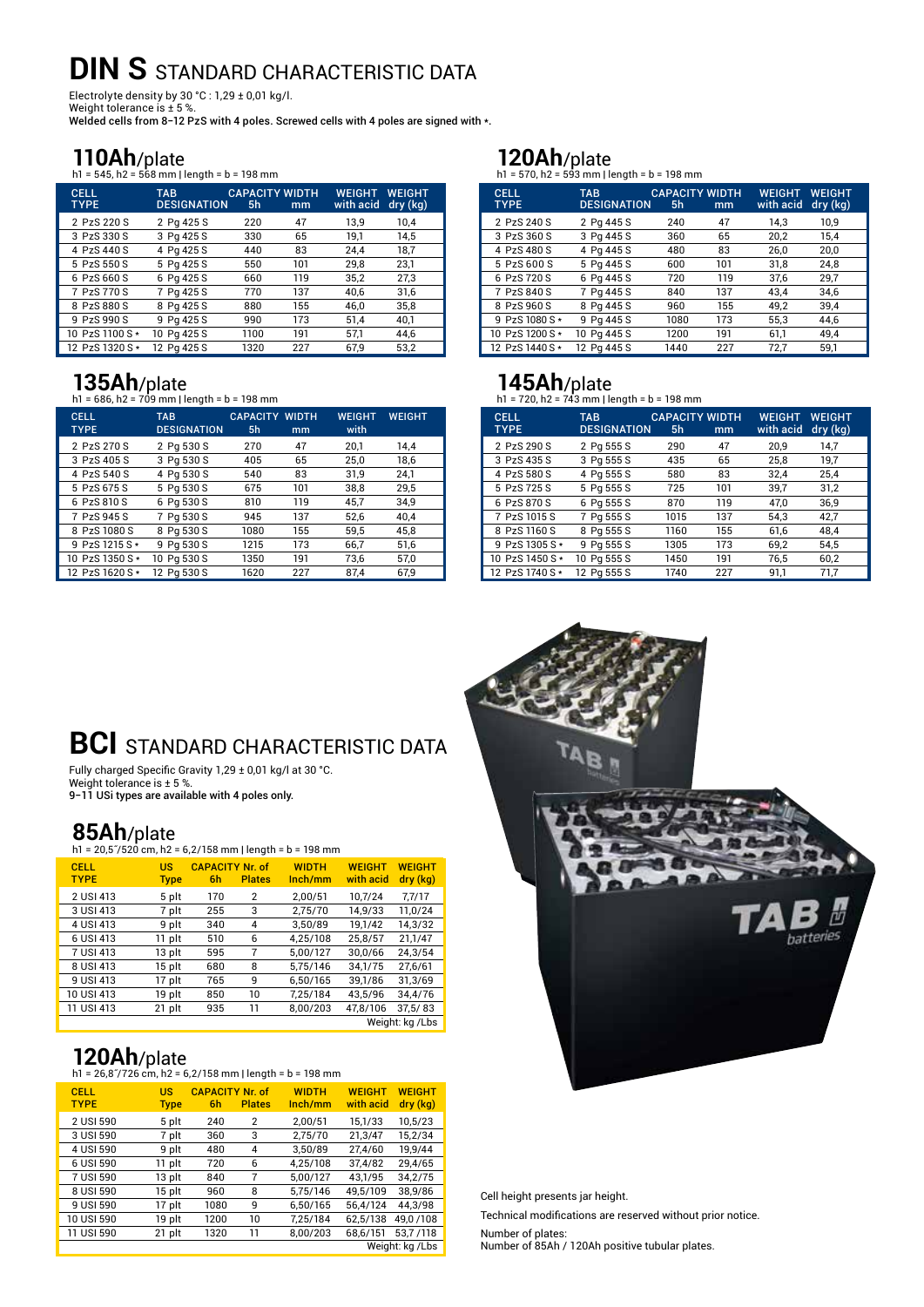# **BS** STANDARD CHARACTERISTIC DATA

Electrolyte density by 30 °C: 1,29 ± 0,01 kg/l. Weight tolerance is ± 5 %. **Cells from 9−11 PzB types are available with 4 poles only.** All 12 EPzS and 10 Pg/555 and 10 Pg/590 cells are available with 4 poles only.

### **23Ah**/plate

h1 = 216, h2 = 240 mm | length = b = 157,5 mm

| <b>CELL</b><br><b>TYPE</b> | <b>TAB</b><br><b>DESIGNATION</b> | <b>CAPACITY WIDTH</b><br>5 <sub>h</sub> | mm  | <b>WEIGHT</b><br>with acid | <b>WEIGHT</b><br>dry (kg) |
|----------------------------|----------------------------------|-----------------------------------------|-----|----------------------------|---------------------------|
| 2 PzB 46                   | 2 Pgi 135                        | 46                                      | 45  | 3,7                        | 3.0                       |
| 3 PzB 69                   | 3 Pgi 135                        | 69                                      | 61  | 5,4                        | 4,2                       |
| 4 PzB 92                   | 4 Pgi 135                        | 92                                      | 77  | 6.9                        | 5.4                       |
| 5 PzB 115                  | 5 Pgi 135                        | 115                                     | 93  | 8.4                        | 6,6                       |
| 6 PzB 138                  | 6 Pgi 135                        | 138                                     | 109 | 10,0                       | 7,8                       |
| 7 PzB 161                  | 7 Pgi 135                        | 161                                     | 125 | 11,6                       | 9,0                       |
| 8 PzB 184                  | 8 Pgi 135                        | 184                                     | 141 | 13,2                       | 10,2                      |
| 9 PzB 207 *                | 9 Pgi 135                        | 207                                     | 157 | 15,3                       | 11,9                      |
| 10 PzB 230 *               | 10 Pgi 135                       | 230                                     | 173 | 16,9                       | 13,1                      |
| 11 PzB 253 *               | 11 Pgi 135                       | 253                                     | 189 | 18.4                       | 14.3                      |

**42 Ah**/plate<br>h1 = 326, h2 = 350 mm | length = b = 157,5 mm

| <b>CELL</b><br><b>TYPE</b> | <b>TAB</b><br><b>DESIGNATION</b> | <b>CAPACITY WIDTH</b><br>5h | mm  | <b>WEIGHT</b><br>with acid | <b>WEIGHT</b><br>dry (kg) |
|----------------------------|----------------------------------|-----------------------------|-----|----------------------------|---------------------------|
| 2 PzB 84                   | 2 Pgi 250                        | 84                          | 45  | 6.9                        | 5.4                       |
| 3 PzB 126                  | 3 Pgi 250                        | 126                         | 61  | 9,4                        | 7,3                       |
| 4 PzB 168                  | 4 Pgi 250                        | 168                         | 77  | 11.9                       | 9.3                       |
| 5 PzB 210                  | 5 Pgi 250                        | 210                         | 93  | 14,5                       | 11,3                      |
| 6 PzB 252                  | 6 Pgi 250                        | 252                         | 109 | 17.3                       | 13.5                      |
| 7 PzB 294                  | 7 Pgi 250                        | 294                         | 125 | 20,0                       | 15,6                      |
| 8 PzB 336                  | 8 Pgi 250                        | 336                         | 141 | 22,3                       | 17,6                      |
| 9 PzB 378 *                | 9 Pgi 250                        | 378                         | 157 | 25,2                       | 19,9                      |
| 10 PzB 420 *               | 10 Pgi 250                       | 420                         | 173 | 27,6                       | 21,8                      |
| 11 PzB 462 *               | 11 Pai 250                       | 462                         | 189 | 30.0                       | 23,7                      |

**65Ah/plate**<br>h1 = 453, h2 = 477 mm | length = b = 157,5 mm

| <b>CELL</b><br><b>TYPE</b> | <b>TAB</b><br><b>DESIGNATION</b> | <b>CAPACITY WIDTH</b><br>5h | mm  | <b>WEIGHT</b><br>with acid | <b>WEIGHT</b><br>dry (kg) |
|----------------------------|----------------------------------|-----------------------------|-----|----------------------------|---------------------------|
| 2 PzB 130                  | 2 Pgi 360                        | 130                         | 45  | 8,2                        | 6,8                       |
| 3 PzB 195                  | 3 Pgi 360                        | 195                         | 61  | 12,0                       | 10,1                      |
| 4 PzB 260                  | 4 Pgi 360                        | 260                         | 77  | 15,5                       | 13,0                      |
| 5 PzB 325                  | 5 Pgi 360                        | 325                         | 93  | 19,0                       | 16,0                      |
| 6 PzB 390                  | 6 Pgi 360                        | 390                         | 109 | 22,6                       | 18.9                      |
| 7 PzB 455                  | 7 Pgi 360                        | 455                         | 125 | 26,1                       | 21,8                      |
| 8 PzB 520                  | 8 Pgi 360                        | 520                         | 141 | 29,6                       | 24,5                      |
| 9 PzB 585 *                | 9 Pgi 360                        | 585                         | 157 | 33.6                       | 27.9                      |
| 10 PzB 650 *               | 10 Pgi 360                       | 650                         | 173 | 37.2                       | 30.6                      |
| 11 PzB 715<br>$\star$      | 11 Pgi 360                       | 715                         | 189 | 40.7                       | 33.3                      |

**86Ah/plate**<br>h1 = 567, h2 = 591 mm | length = b = 157,5 mm

| <b>CELL</b><br><b>TYPE</b> | <b>TAB</b><br><b>DESIGNATION</b> | <b>CAPACITY WIDTH</b><br>5 <sub>h</sub> | mm  | <b>WEIGHT</b><br>with acid | <b>WEIGHT</b><br>dry (kg) |
|----------------------------|----------------------------------|-----------------------------------------|-----|----------------------------|---------------------------|
| 2 PzB 172                  | 2 Pgi 450                        | 172                                     | 45  | 10.7                       | 8.3                       |
| 3 PzB 258                  | 3 Pgi 450                        | 258                                     | 61  | 15,0                       | 11,8                      |
| 4 PzB 344                  | 4 Pgi 450                        | 344                                     | 77  | 19,3                       | 15,2                      |
| 5 PzB 430                  | 5 Pgi 450                        | 430                                     | 93  | 23,7                       | 18,6                      |
| 6 PzB 516                  | 6 Pgi 450                        | 516                                     | 109 | 28,1                       | 22,0                      |
| 7 PzB 602                  | 7 Pgi 450                        | 602                                     | 125 | 32,6                       | 25,4                      |
| 8 PzB 688                  | 8 Pgi 450                        | 688                                     | 141 | 37,1                       | 28,8                      |
| 9 PzB 774                  | 9 Pgi 450                        | 774                                     | 157 | 42,3                       | 32,9                      |
| 10 PzB 860                 | 10 Pgi 450                       | 860                                     | 173 | 46.9                       | 36,3                      |
| 11 PzB 946                 | 11 Pgi 450                       | 946                                     | 189 | 51.4                       | 39.7                      |

# **108Ah/plate**<br>h1 = 688, h2 = 712 mm | length = b = 157,5 mm

| <b>CELL</b><br><b>TYPE</b> | <b>TAB</b><br><b>DESIGNATION</b> | <b>CAPACITY WIDTH</b><br>5 <sub>h</sub> | mm  | <b>WEIGHT</b><br>with acid | <b>WEIGHT</b><br>dry (kg) |
|----------------------------|----------------------------------|-----------------------------------------|-----|----------------------------|---------------------------|
| 2 PzB 216                  | 2 Pgi 530                        | 216                                     | 45  | 13,5                       | 9.9                       |
| 3 PzB 324                  | 3 Pgi 530                        | 324                                     | 61  | 18,9                       | 14,3                      |
| 4 PzB 432                  | 4 Pgi 530                        | 432                                     | 77  | 24,3                       | 18,7                      |
| 5 PzB 540                  | 5 Pgi 530                        | 540                                     | 93  | 29,7                       | 23,2                      |
| 6 PzB 648                  | 6 Pgi 530                        | 648                                     | 109 | 35,1                       | 27,6                      |
| 7 PzB 756                  | 7 Pgi 530                        | 756                                     | 125 | 40.5                       | 32,1                      |
| 8 PzB 864                  | 8 Pgi 530                        | 864                                     | 141 | 45,9                       | 36,5                      |
| 9 PzB 972                  | 9 Pgi 530                        | 972                                     | 157 | 52,0                       | 41,6                      |
| 10 PzB 1080                | 10 Pgi 530                       | 1080                                    | 173 | 57,4                       | 46,0                      |
| 11 PzB 1188                | 11 Pai 530                       | 1188                                    | 189 | 62.8                       | 50.4                      |

### **32Ah**/plate

h1 = 260, h2 = 284 mm | length = b = 157,5 mm

| <b>CELL</b><br><b>TYPE</b> | <b>TAB</b><br><b>DESIGNATION</b> | 5h  | <b>CAPACITY WIDTH</b><br>mm | <b>WEIGHT</b><br>with acid | <b>WEIGHT</b><br>dry (kg) |
|----------------------------|----------------------------------|-----|-----------------------------|----------------------------|---------------------------|
| 2 PzB 64                   | 2 Pgi 190                        | 64  | 45                          | 5,1                        | 4,0                       |
| 3 PzB 96                   | 3 Pgi 190                        | 96  | 61                          | 7,1                        | 5,6                       |
| 4 PzB 128                  | 4 Pgi 190                        | 128 | 77                          | 9,2                        | 7,2                       |
| 5 PzB 160                  | 5 Pgi 190                        | 160 | 93                          | 11,3                       | 8,8                       |
| 6 PzB 192                  | 6 Pgi 190                        | 192 | 109                         | 13,2                       | 10,3                      |
| 7 PzB 224                  | 7 Pgi 190                        | 224 | 125                         | 15,0                       | 11,7                      |
| 8 PzB 256                  | 8 Pgi 190                        | 256 | 141                         | 16.8                       | 13,1                      |
| 9 PzB 288 *                | 9 Pgi 190                        | 288 | 157                         | 19,1                       | 14,9                      |
| 10 PzB 320 *               | 10 Pgi 190                       | 320 | 173                         | 20.9                       | 16,3                      |
| 11 PzB 352 *               | 11 Pgi 190                       | 352 | 189                         | 22.7                       | 17.7                      |

**55Ah/plate**<br>h1 = 399, h2 = 423 mm | length = b = 157,5 mm

| <b>CELL</b><br><b>TYPE</b> | <b>TAB</b><br><b>DESIGNATION</b> | <b>CAPACITY</b><br>5 <sub>h</sub> | <b>WIDTH</b><br>mm | <b>WEIGHT</b><br>with acid | <b>WEIGHT</b><br>dry (kg) |
|----------------------------|----------------------------------|-----------------------------------|--------------------|----------------------------|---------------------------|
| 2 PzB 110                  | 2 Pgi 310                        | 110                               | 45                 | 7.6                        | 6,1                       |
| 3 PzB 165                  | 3 Pgi 310                        | 165                               | 61                 | 10,5                       | 8,5                       |
| 4 PzB 220                  | 4 Pgi 310                        | 220                               | 77                 | 13,5                       | 11,0                      |
| 5 PzB 275                  | 5 Pgi 310                        | 275                               | 93                 | 16,5                       | 13,5                      |
| 6 PzB 330                  | 6 Pgi 310                        | 330                               | 109                | 19,6                       | 15,9                      |
| 7 PzB 385                  | 7 Pgi 310                        | 385                               | 125                | 22,6                       | 18,4                      |
| 8 PzB 440                  | 8 Pgi 310                        | 440                               | 141                | 25,6                       | 20,8                      |
| 9 PzB 495                  | 9 Pgi 310                        | 495                               | 157                | 29,1                       | 23,8                      |
| 10 PzB 550                 | 10 Pgi 310                       | 550                               | 173                | 32,1                       | 26,3                      |
| 11 PzB 605                 | 11 Pgi 310                       | 605                               | 189                | 35.2                       | 28.7                      |

**75Ah/plate**<br>h1 = 513, h2 = 537 mm | length = b = 157,5 mm

| CELL<br><b>TYPE</b> | <b>TAB</b><br><b>DESIGNATION</b> | <b>CAPACITY WIDTH</b><br>5h | mm  | <b>WEIGHT</b><br>with acid | WEIGHT<br>dry (kg) |
|---------------------|----------------------------------|-----------------------------|-----|----------------------------|--------------------|
| 2 PzB 150           | 2 Pgi 413                        | 150                         | 45  | 10,0                       | 7.5                |
| 3 PzB 225           | 3 Pgi 413                        | 225                         | 61  | 13.9                       | 10,8               |
| 4 PzB 300           | 4 Pgi 413                        | 300                         | 77  | 17,8                       | 14,1               |
| 5 PzB 375           | 5 Pgi 413                        | 375                         | 93  | 21.6                       | 17.5               |
| 6 PzB 450           | 6 Pgi 413                        | 450                         | 109 | 25,6                       | 20.9               |
| 7 PzB 525           | 7 Pgi 413                        | 525                         | 125 | 29,6                       | 24,1               |
| 8 PzB 600           | 8 Pgi 413                        | 600                         | 141 | 33.5                       | 27.4               |
| 9 PzB 675 *         | 9 Pgi 413                        | 675                         | 157 | 38,2                       | 31.1               |
| 10 PzB 750 *        | 10 Pgi 413                       | 750                         | 173 | 42.3                       | 34.2               |
| 11 PzB 825 *        | Pai 413                          | 825                         | 189 | 46.4                       | 37.3               |

# **100Ah/plate**<br>h1 = 608 h2 = 632 mm | length = b = 157,5 mm

| <b>CELL</b><br><b>TYPE</b> | <b>TAB</b><br><b>DESIGNATION</b> | <b>CAPACITY WIDTH</b><br>5h | mm  | <b>WEIGHT</b><br>with acid | <b>WEIGHT</b><br>dry (kg) |
|----------------------------|----------------------------------|-----------------------------|-----|----------------------------|---------------------------|
| 2 PzB 200                  | 2 Pgi 492                        | 200                         | 45  | 11,8                       | 9.4                       |
| 3 PzB 300                  | 3 Pgi 492                        | 300                         | 61  | 16,6                       | 13.5                      |
| 4 PzB 400                  | 4 Pgi 492                        | 400                         | 77  | 21,5                       | 17,5                      |
| 5 PzB 500                  | 5 Pgi 492                        | 500                         | 93  | 26,4                       | 21,6                      |
| 6 PzB 600                  | 6 Pai 492                        | 600                         | 109 | 31.5                       | 25,6                      |
| 7 PzB 700                  | 7 Pgi 492                        | 700                         | 125 | 36,4                       | 29,7                      |
| 8 PzB 800                  | 8 Pgi 492                        | 800                         | 141 | 41.4                       | 33,7                      |
| 9 PzB 900                  | 9 Pgi 492                        | 900                         | 157 | 47,1                       | 38,6                      |
| 10 PzB 1000                | 10 Pgi 492                       | 1000                        | 173 | 52.0                       | 42,7                      |
| 11 PzB 1100                | 11 Pgi 492                       | 1100                        | 189 | 56,9                       | 46,7                      |

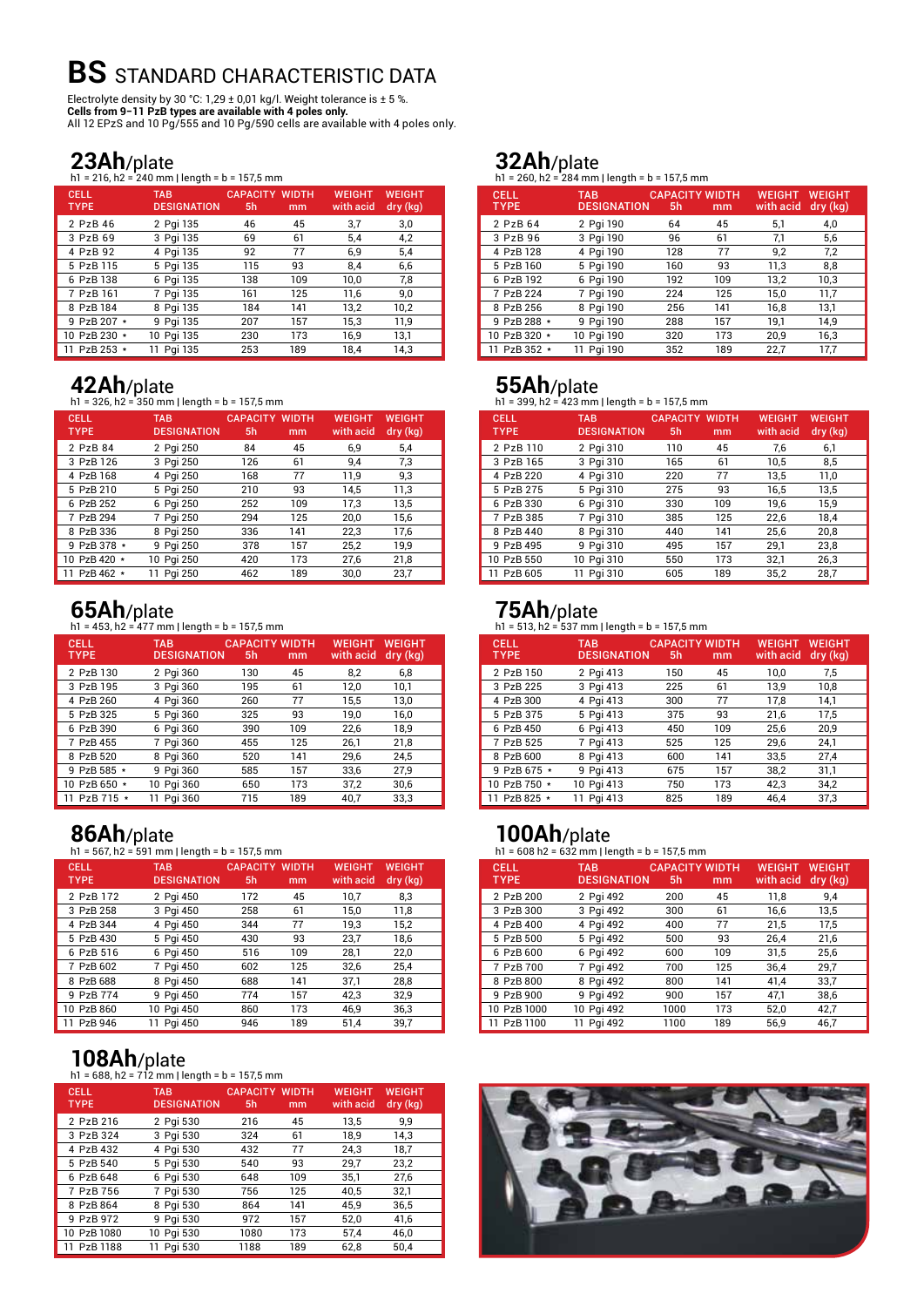# **Gel traction**

Maintenance free TAB Gel batteries are high sophisticated traction batteries in the family of TAB motive power products.

Sealed TAB Gel batteries are produced in VRGLA Gel technology (Valve Regulated Lead Acid batteries with electrolyte in the form of gel) according to EN 60254-2 standard.

They can be used in all kind of electrical appliances like forklift trucks, electric road machines, cleaning machines, etc.

Due to its high operational safety and high degree of enviromental frendliness TAB Gel battery is particularly suitable for applications in pharmaceutical, food, chemical and similar industries.

### **Main characteristics**

- + maintenance free
- + incorporated valves in exhaust tubes prevent corrosive gas release
- + extremely low self-discharge
- + extremely low gassing during operation
- + maintenance errors are minimised
- + no electrolyte leakage in c ase of cell damage
- + no contamination or corrosion due to leaking electrolyte

# **PZV** STANDARD CHARACTERISTIC DATA

**55Ah/plate**<br>h1 = 340, h2 = 350 mm | length = b = 198 mm

| CELL<br><b>TYPE</b> | <b>CAPACITY</b><br>C5 | <b>WIDTH</b><br>mm | WEIGHT<br>with acid |
|---------------------|-----------------------|--------------------|---------------------|
| 2 PzV 110           | 110                   | 45                 | 9.3                 |
| 3 PzV 165           | 165                   | 63                 | 12.7                |
| 4 PzV 220           | 220                   | 81                 | 16.5                |
| 5 PzV 275           | 275                   | 99                 | 20.1                |
| 6 PzV 330           | 330                   | 118                | 23.8                |
| 7 PzV 385           | 385                   | 136                | 27.4                |

### **70Ah**/plate

 $h1 = 402$ ,  $h2 = 412$  mm | length = b = 198 mm

| CELL<br><b>TYPE</b> | <b>CAPACITY</b><br>C5 | <b>WIDTH</b><br>mm | <b>WEIGHT</b><br>with acid |
|---------------------|-----------------------|--------------------|----------------------------|
| 2 PzV 140           | 140                   | 45                 | 10.8                       |
| 3 PzV 210           | 210                   | 63                 | 15.5                       |
| 4 PzV 280           | 280                   | 81                 | 19.7                       |
| 5 PzV 350           | 350                   | 99                 | 24,2                       |
| 6 PzV 420           | 420                   | 118                | 29.1                       |

### **80Ah**/plate

 $h1 = 472$ ,  $h2 = 482$  mm | length = b = 198 mm

| CELL<br><b>TYPE</b> | <b>CAPACITY</b><br>C5 | <b>WIDTH</b><br>mm | WEIGHT<br>with acid |
|---------------------|-----------------------|--------------------|---------------------|
| 2 PzV 160           | 160                   | 47                 | 12,7                |
| 3 PzV 240           | 240                   | 65                 | 18.1                |
| 4 PzV 320           | 320                   | 83                 | 23.6                |
| 5 PzV 400           | 400                   | 101                | 29.0                |
| 6 PzV 480           | 480                   | 119                | 35.0                |
|                     |                       |                    |                     |

### **100Ah**/plate

h1  $=$  563, h2 = 573 mm | length = b = 198 mm

| <b>CAPACITY</b><br>C5 | <b>WIDTH</b><br>mm                                            | WEIGHT<br>with acid |
|-----------------------|---------------------------------------------------------------|---------------------|
| 200                   | 47                                                            | 14.7                |
| 300                   | 65                                                            | 21.6                |
| 400                   | 83                                                            | 27.8                |
| 500                   | 101                                                           | 34.3                |
| 600                   | 119                                                           | 40.6                |
|                       | 2 PzV 200<br>3 PzV 300<br>4 PzV 400<br>5 PzV 500<br>6 PzV 600 |                     |

### **120Ah**/plate

h1 = 720, h2 = 730 mm | length = b = 198 mm

| CELL<br><b>TYPE</b> | <b>CAPACITY</b><br>C5 | <b>WIDTH</b><br>mm | <b>WEIGHT</b><br>with acid |
|---------------------|-----------------------|--------------------|----------------------------|
| 2 PzV 240           | 240                   | 47                 | 19.7                       |
| 3 PzV 360           | 360                   | 65                 | 27.4                       |
| 4 PzV 480           | 480                   | 83                 | 35.3                       |
| 5 PzV 600           | 600                   | 101                | 42,1                       |
| 6 PzV 720           | 720                   | 119                | 50.0                       |
|                     |                       |                    |                            |



# **PzVB** STANDARD

**61Ah/plate**<br>h1 = 472, h2 = 486 mm | length = b = 157,5 mm

| CEL L<br><b>TYPE</b> | <b>CAPACITY</b><br>C5 | <b>WIDTH</b><br>mm | WEIGHT<br>with acid |
|----------------------|-----------------------|--------------------|---------------------|
| 2 PzVB 122           | 122                   | 45                 | 9.7                 |
| 3 PzVB 183           | 183                   | 61                 | 13.5                |
| 4 PzVB 244           | 244                   | 77                 | 16.9                |
|                      |                       |                    |                     |

### **71Ah**/plate

| $h1 = 516$ , $h2 = 530$ mm   length = $b = 157.5$ mm |                       |                    |                     |  |
|------------------------------------------------------|-----------------------|--------------------|---------------------|--|
| CELL<br><b>TYPE</b>                                  | <b>CAPACITY</b><br>C5 | <b>WIDTH</b><br>mm | WEIGHT<br>with acid |  |
| 2 PzVB 142                                           | <b>142</b>            | 45                 | 10,6                |  |
| 3 PzVB 213                                           | 213                   | 61                 | 14.8                |  |
| 4 PzVB 284                                           | 284                   | 77                 | 18.5                |  |
|                                                      |                       |                    |                     |  |

### **81Ah**/plate

| $h1 = 611$ , $h2 = 625$ mm   length = $b = 157.5$ mm |                       |                    |                     |  |
|------------------------------------------------------|-----------------------|--------------------|---------------------|--|
| CELL<br><b>TYPE</b>                                  | <b>CAPACITY</b><br>C5 | <b>WIDTH</b><br>mm | WEIGHT<br>with acid |  |
| 2 PzVB 170                                           | 170                   | 45                 | 11,8                |  |
| 3 PzVB 255                                           | 255                   | 61                 | 16,1                |  |
| 4 PzVB 340                                           | 340                   | 77                 | 20,7                |  |
|                                                      |                       |                    |                     |  |
|                                                      |                       |                    |                     |  |
|                                                      |                       |                    |                     |  |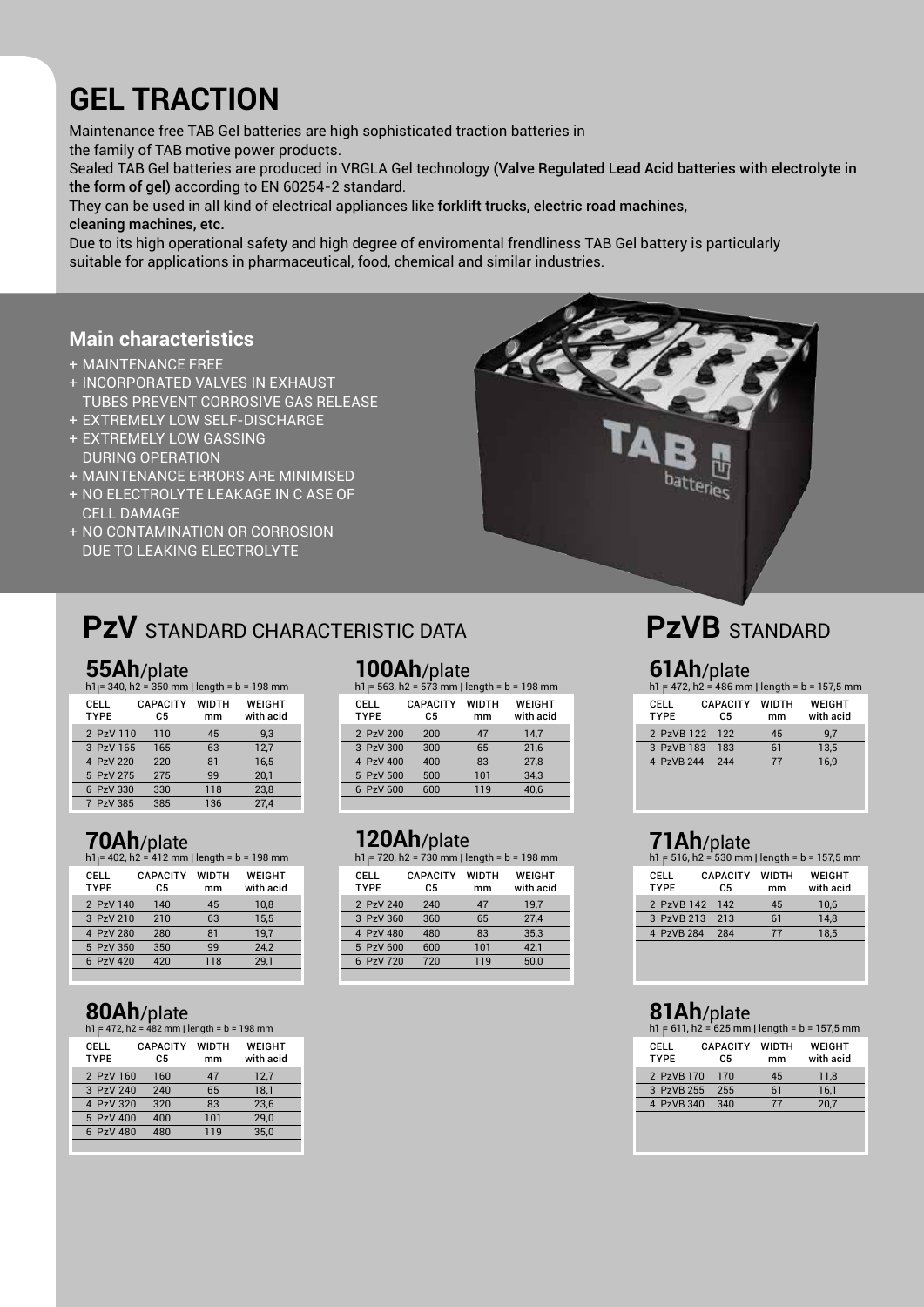### TAB-EX Application field

### **Asembly of ex batteries operating in various applications:**

- + Mining
- + Petrochemistry
- + Chemistry
- + Pharmacy
- + Storage depots



**Group I Category M2:** Ex e I Mb

**Group II Category 2 and 3:**  Zone 1 and 2 (Gas), 21 and 22 (Dust): Ex e IIC Gb Ex t IIIC Db IP 64

The Cells are produced in accordance with the directive 94/9/FC IN IFCFX CFRTIFICATION scheme and fulfill the applicable requirements of directive harmonized standards EN/IEC 60079-0 and 60079-7.



### **CERTIFICATES**

Traction batteries: **EPzS, EPzV, PzB and PzBV**

ATEX Certificate: **Sira 10ATEX3255U SIQ 11 ATEX Q 327-0**

IECEx Certificate: **IECEx SIR 11.0157U**

### **TAB-EX cells are available for the following range:**

- + All DIN and DIN S types except for cells with 12 positive plates
- + All BS types except for cells from 9 to 11 positive plates
- + All PzVB and PzV gel cells





 $\overline{C}$ 

TAB

 $\bullet$